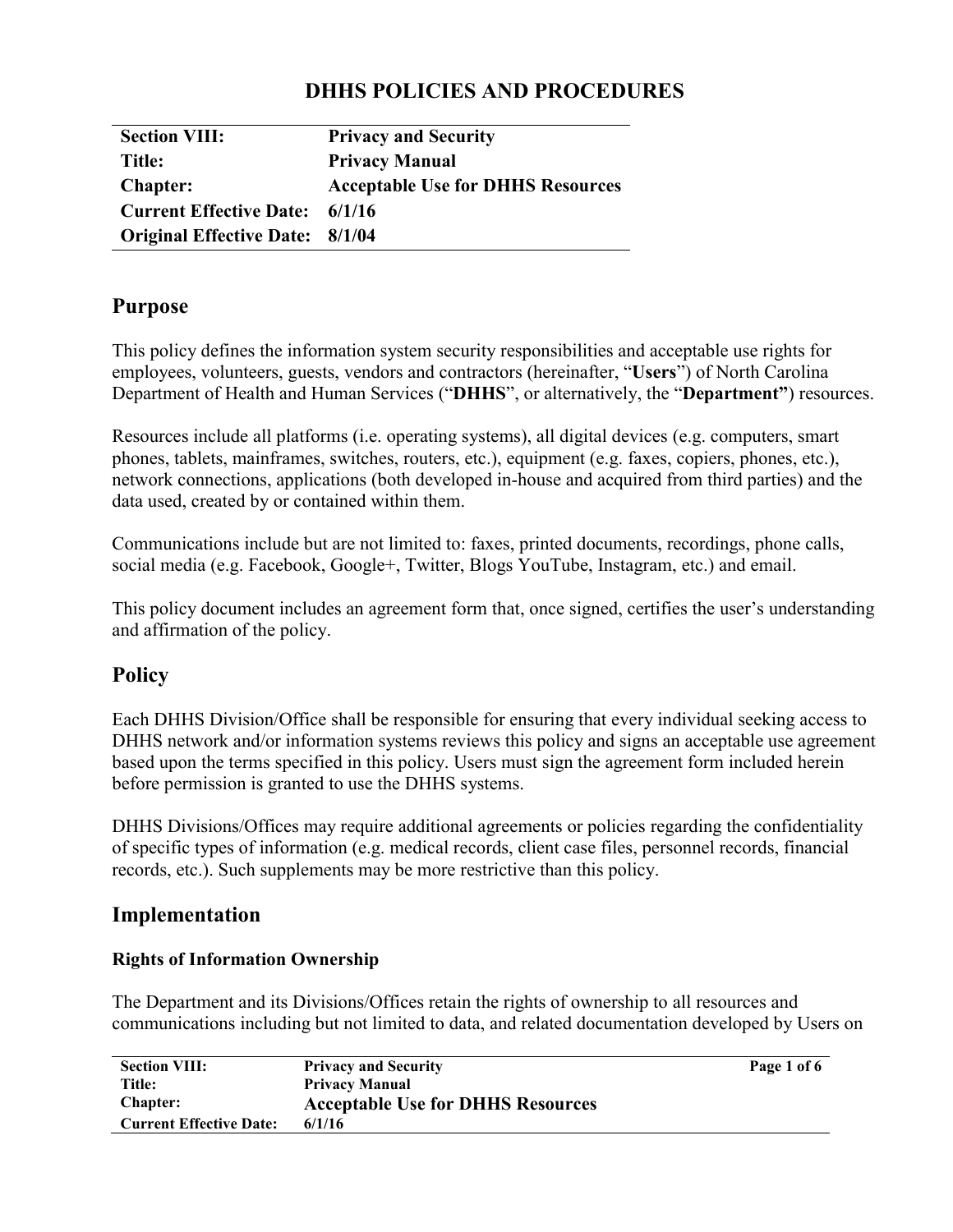behalf of the Department, regardless of location or resources used. All Department information resources remain the exclusive property of the State of North Carolina (NC) or the Department, unless otherwise prescribed by other contractual agreements.

### **Your Role and Responsibilities**

All information and data resources to which users are given access are to be used only to conduct the activities authorized by the Department. The use of these resources must be conducted according to the policies, standards, and procedures instituted by the Department or on its behalf. All individuals with access to state-owned data are responsible for the protection and confidentiality of such data. The unauthorized use or disclosure of information provided by these data processing systems may constitute a violation of Department, state, or federal laws which will result in disciplinary action consistent with the policies and procedures of the Department.

Users have a responsibility to ensure, to the best of their ability, that all public information disseminated via Departmental resources and communications is accurate. Users shall provide in association with such information the date at which it was current and a method by which the recipient can contact the staff responsible for making the information available in its current form.

Users are responsible for:

- Safeguarding the information entrusted to the Department from unauthorized use, disclosure, modification, damage or loss
- Limiting the amount of information to the minimum required
- Ensuring that the recipient(s) of the information is/are legally authorized to receive the information
- Reporting weaknesses in computer security, misdirected information, breaches (suspected and confirmed) or incidents (including possible misuse or violation of this policy) immediately to the Division/Office Information Security Official (ISO), who will notify the DHHS Privacy and Security Office
- Reporting theft, loss, or unauthorized disclosure of information

#### **Rules of Acceptable Use**

The resources provided by DHHS are to be utilized both responsibly and professionally; just because an action is technically possible does not mean that it is appropriate. Based on the following principles for acceptable use of Department resources, Users are:

- To protect the confidentiality, integrity and availability of departmental data by behaving in a manner consistent with DHHS's mission and complying with all applicable laws, regulations, policies, standards and guidelines
- $\bullet$  To comply with the policies, processes and guidelines for the specific resources to which they have been granted access. When other policies are more restrictive than this policy, the more restrictive policy takes precedence
- To report any potential or identified privacy or security incident to the appropriate privacy or

| <b>Section VIII:</b>           | <b>Privacy and Security</b>              | Page 2 of 6 |
|--------------------------------|------------------------------------------|-------------|
| Title:                         | <b>Privacy Manual</b>                    |             |
| <b>Chapter:</b>                | <b>Acceptable Use for DHHS Resources</b> |             |
| <b>Current Effective Date:</b> | 6/1/16                                   |             |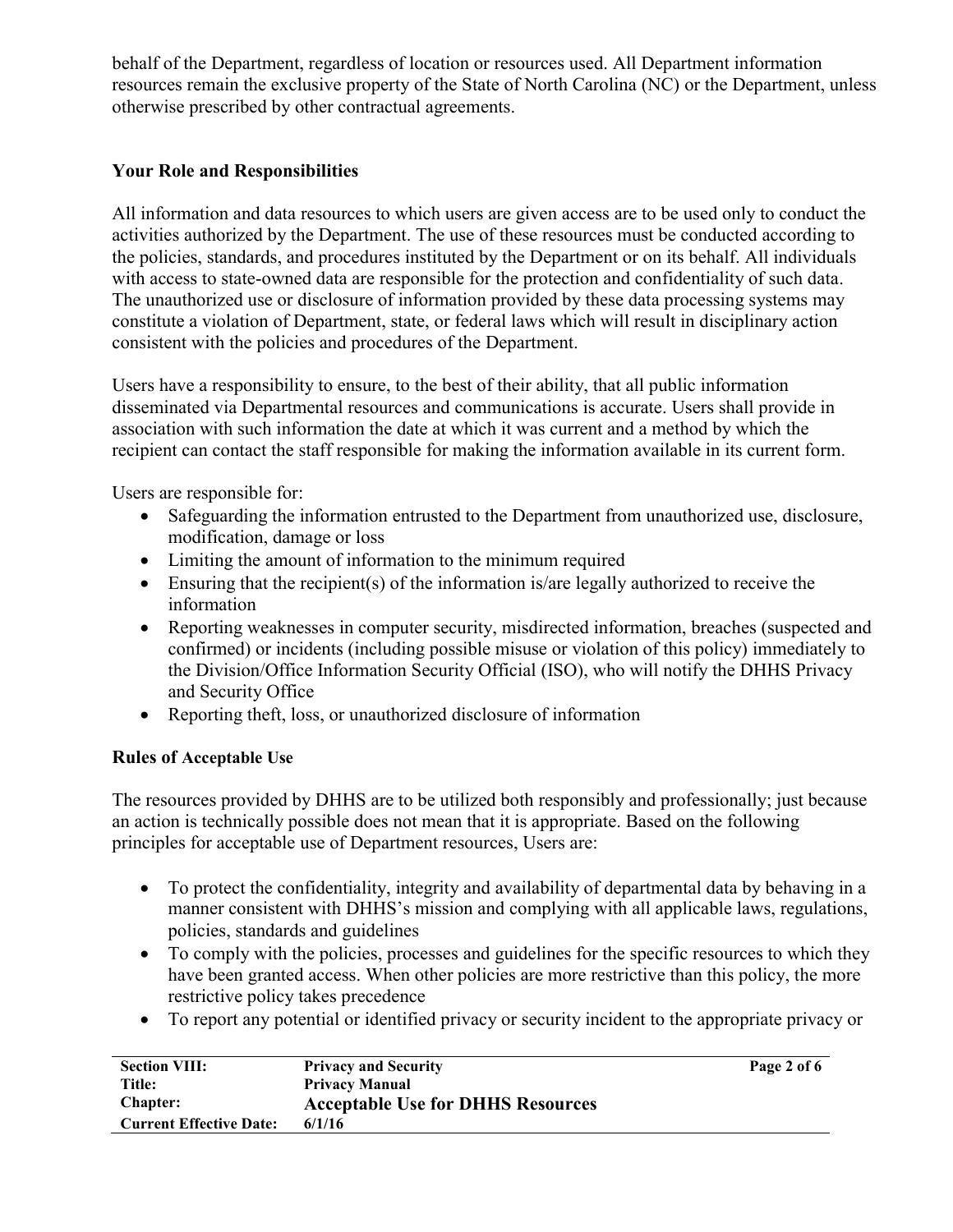security staff

- $\bullet$  Allowed reasonable use (i.e. incidental personal use) of resources as long as:
	- o Such use does not result in direct cost to the Department;
	- o Such use does not cause embarrassment to the Department;
	- o There is no negative impact on user's performance of their duties; and
	- o The use is not prohibited (would not cause legal action against the Department)
- To respect the security and integrity of the department's resources.
- To be considerate of the needs of other Users by making every reasonable effort not to impede the ability of others to utilize resources and show restraint in the consumption of shared resources.
- To respect the rights and property of others, including but not limited to; privacy, confidentiality and intellectual property (e.g. copyright, trademarks, etc.).
- Bound by the department's respective contractual and license agreements when using third party resources.
- To cooperate appropriately during incident response and investigation of potential unauthorized or illegal use of resources.

## **Prohibited Uses**

Users may not:

- Attempt to disguise their identity, the identity of their account or the resource that they are using. Users may not attempt to impersonate another person (i.e. use another individual's account) or organization. Likewise users shall not misuse or misrepresent the department's name, resource names, or network address spaces
- $\bullet$  Attempt to intercept, monitor (i.e. read), forge, alter (i.e. change) or destroy (i.e. delete) another User's communications without express written permission from the Department CISO
- Use resources in a way that disrupts or adversely impacts (degrades performance of) their legitimate uses or creates interference with/for other users. Such conduct includes, but is not limited to: hacking; illegal peer-to-peer file sharing; unauthorized alteration of resources that are likely to result in the loss of work, resource downtime; or excessive consumption resulting in congestion that interferes with the work of others
- Use resources in an unlawful or illegal manner, including but not limited to: cyberstalking; threats of violence; obscenity (as described in NC General Statute (GS) 14-190.1.); child pornography; or any form that would constitute a criminal offense, a civil liability, or violation of any applicable law. In addition, users may not intentionally access, create, store or transmit material which may be deemed to be offensive, indecent or obscene. This provision applies to any digital communication distributed or sent with or while using Department resources
- Use resources for private business, commercial or political activities, fundraising, nondepartmental advertising, or activity that is prohibited by the DHHS Division of Human Resources and Office of State Human Resources
- Download, install or run security software or utilities that reveals weaknesses in resources (e.g. vulnerability scanning, port mapping, network-mapping, etc..); monitors or intercept communications (e.g. packet sniffers, keystroke loggers, etc.); or allows for the attempting to bypass security controls (e.g. password crackers, etc.) without express written permission from

| <b>Section VIII:</b>           | <b>Privacy and Security</b>              | Page 3 of 6 |
|--------------------------------|------------------------------------------|-------------|
| Title:                         | <b>Privacy Manual</b>                    |             |
| <b>Chapter:</b>                | <b>Acceptable Use for DHHS Resources</b> |             |
| <b>Current Effective Date:</b> | 6/1/16                                   |             |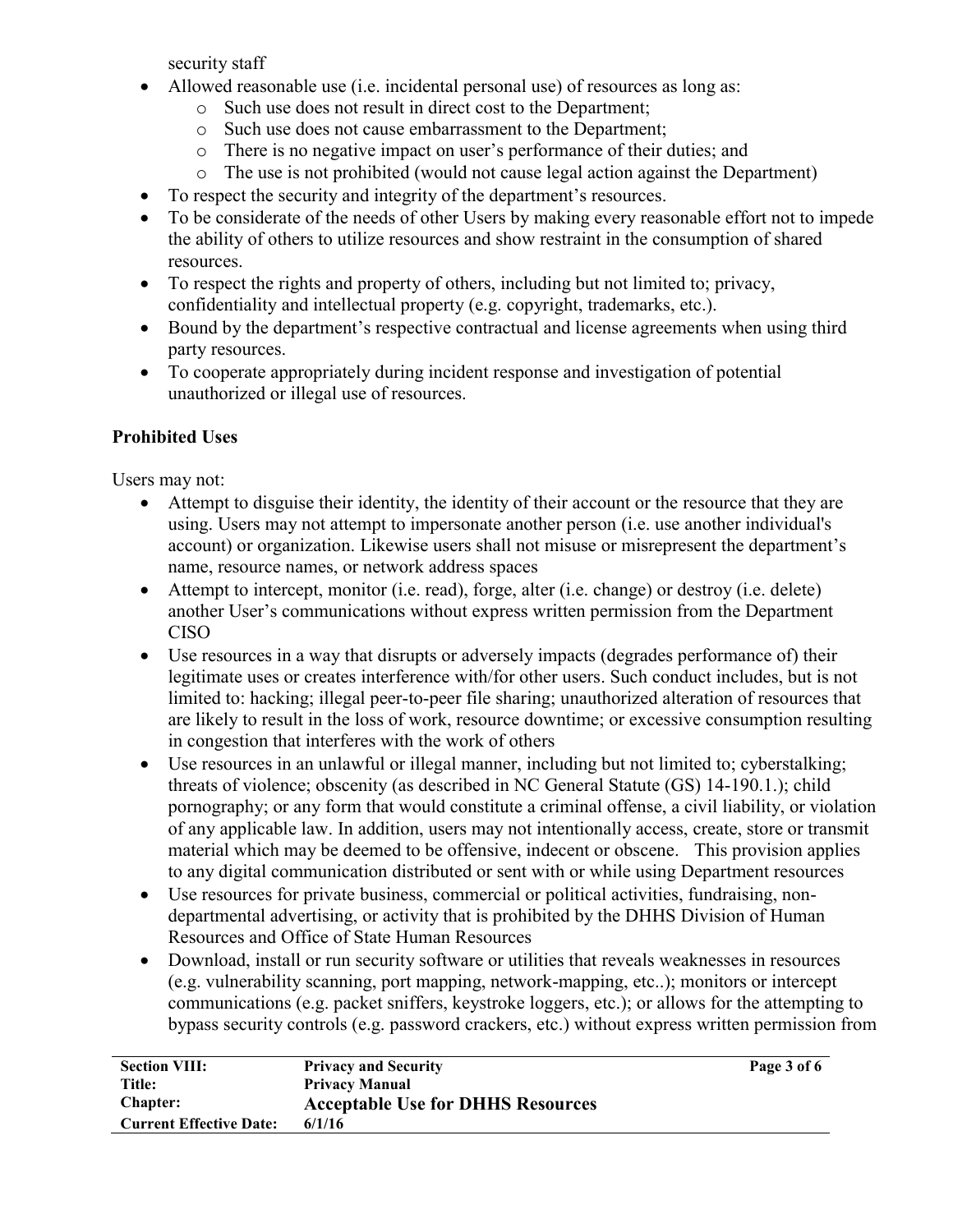the Department CISO

- Download, install or distribute software to state-owned devices without express written permission from the Division or Office Director
- Knowingly take any action which has the likelihood of introducing any virus, Trojan, malware (spyware, bot, ransomware, etc.) or other harmful software onto Departmental resources; nor should action be taken to deliberately circumvent controls designed to prevent such threats.
- Attempt to access restricted resources or communications without authorization by the appropriate owner or administrator
- Engage in the unauthorized copying, distributing, altering or translating of copyrighted or State-owned materials, software, music or other media without the express permission of the copyright holder or as otherwise allowed by  $law<sup>1</sup>$
- Use resources in a manner that allows for the unauthorized gathering, dissemination or disclosure of confidential data (social security numbers, Personally Identifiable Information (PII), credit card numbers, medical records, Federal Tax Information (FTI), etc.)
- Extend, modify or retransmit network resources beyond what has been configured accordingly by the state or department through the installation of software or hardware (e.g. switches, routers, wireless access points, etc.) without express written permission from the Division or Office Director
- Connect personal devices to the State Network without express written permission from the Division or Office Director (this requirement does not apply to state-supplied "guest" Wi-Fi networks)
- Connect personally-owned "smart" devices (thermostats, wearable tech, appliances) to the State Network
- Share their account(s), passwords, Personal Identification Numbers (PIN), Security Tokens (i.e. Smartcard), or other similar information or devices used for identification and authorization purposes
- Download State data to personally owned devices without express written permission from the Division or Office Director
- Attempt to obtain extra resources beyond those allocated, or circumvent information security measures

## **Requirements**

 $\overline{a}$ 

- All devices connected to the State Network must have updated malware/antivirus protection
- Users must ensure all files downloaded from an external source to the State Network or any device connected to the State Network, including a diskette, compact disc (CD), USB flash drive, or any other electronic medium, is scanned for malicious software such as viruses, Trojan horses, worms or other malicious code
- Systems administrators and authorized users must not divulge remote connection information or other access points to information technology resources to anyone without proper authorization
- Users must ensure that the transmission or handling of personally identifiable information

<sup>1</sup> Information on the Digital Millennium Copyright Act can be found at: http://www.copyright.gov/legislation/dmca.pdf and the Copyright Act at: http://www.copyright.gov/title17/.

| <b>Section VIII:</b>           | <b>Privacy and Security</b>              | Page 4 of 6 |
|--------------------------------|------------------------------------------|-------------|
| Title:                         | <b>Privacy Manual</b>                    |             |
| <b>Chapter:</b>                | <b>Acceptable Use for DHHS Resources</b> |             |
| <b>Current Effective Date:</b> | 6/1/16                                   |             |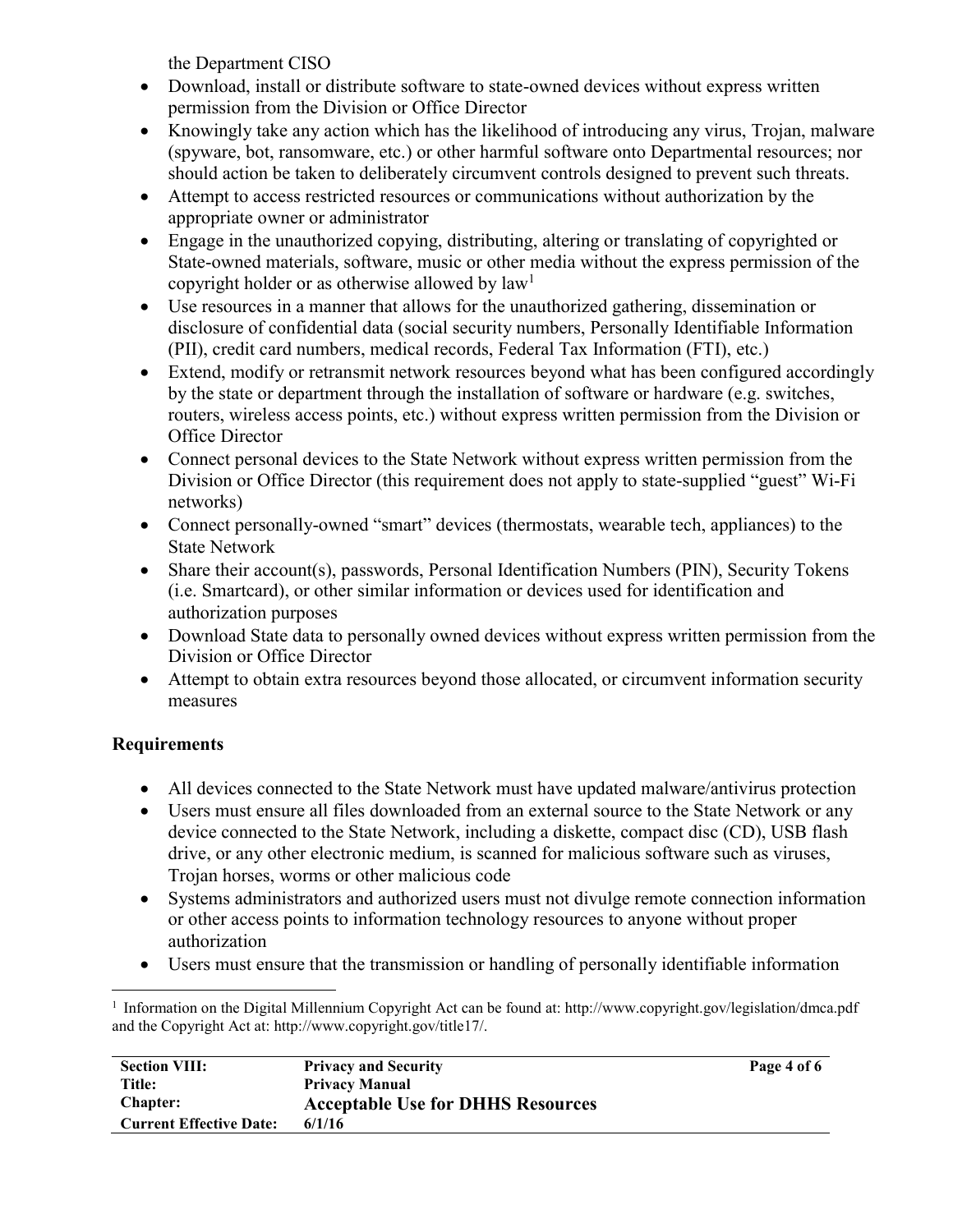(PII) or other sensitive data is encrypted or has adequate protection

- Users accessing the State Network through a Local Area Network (LAN) must avoid unnecessary network traffic and interference with other users
- Access to the Internet from state-owned, home based, devices must adhere to all acceptable use policies. Employees must not allow family members or other non-employees to access nonpublic accessible information systems

### **User Privacy**

All users of the department's information systems are advised that their use of these resources and certain communications may be subject to monitoring and filtering. DHHS reserves the right to monitor – randomly or systematically – the use of Internet and DHHS information systems connections and traffic. Any activity conducted using the state's information systems (including but not limited to computers, networks, e-mail, etc.) may be monitored, logged, recorded, filtered, archived, or used for any other purposes, pursuant to applicable departmental policies and state and federal laws or rules. The department reserves the right to perform these actions with or without specific notice to the user.

### **Software License Agreements**

All computer software, including software obtained from sources outside the department, is subject to license agreements that may restrict the user's right to copy and use the software. Software distributed on a trial basis, even via the Internet, does not suggest that the software is free or that it may be distributed freely.

The theft of software is illegal. The department does not require, request, or condone unauthorized use of software by its employees, volunteers, and contractors. The department enforces Federal Public Law 102-561, which strictly prohibits any violation of copyright protection. Violation of copyright protection is considered a felony and is punishable by up to five (5) years in prison and/or fines up to \$250,000 for all parties involved.

DHHS information system hardware and software installations and alterations are handled by authorized DHHS employees or contractors only. Users shall not install new or make changes to existing software unless specifically approved by the User's supervisor and the designated IT personnel.

Downloading audio or video stream for a work-related webinar or audio conference is permissible without prior authorization, provided it is limited to the minimum amount of time necessary.

### **Enforcement**

*For enforcement questions or clarification on any of the information contained in this policy, please contact the DHHS Privacy and Security Office. For general questions about department-wide policies and procedures, contact the DHHS Policy Coordinator.*

| <b>Section VIII:</b>           | <b>Privacy and Security</b>              | Page 5 of 6 |
|--------------------------------|------------------------------------------|-------------|
| <b>Title:</b>                  | <b>Privacy Manual</b>                    |             |
| <b>Chapter:</b>                | <b>Acceptable Use for DHHS Resources</b> |             |
| <b>Current Effective Date:</b> | 6/1/16                                   |             |